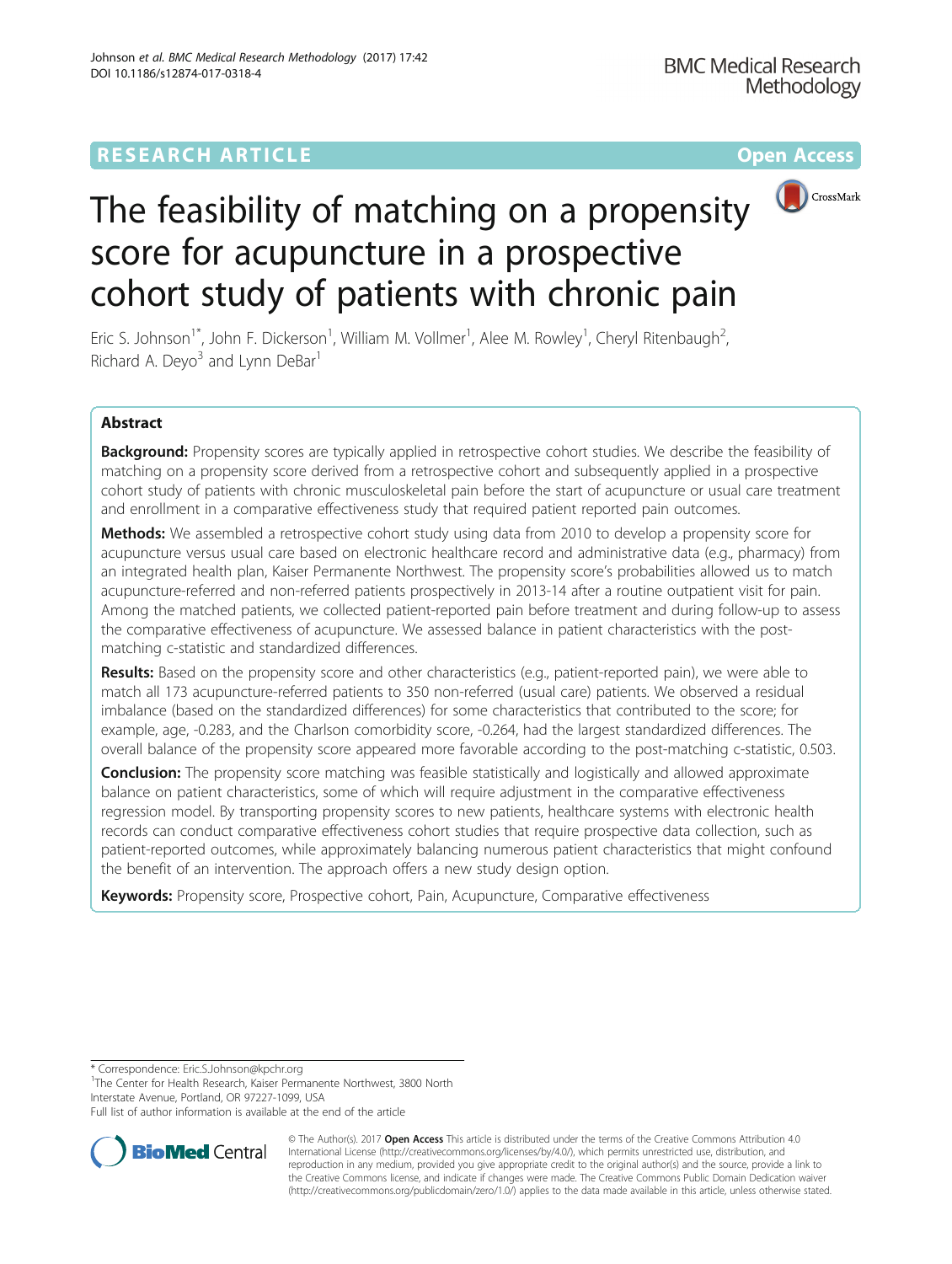# Background

Propensity scores are an increasingly popular method of controlling potential confounding in observational studies that compare the effectiveness of healthcare interventions [[1, 2](#page-9-0)]. Propensity scores are typically used in retrospective cohort studies and involve fitting regression models to predict treatment groups based on selected characteristics derived from administrative healthcare data or electronic health record (EHR) data [[2\]](#page-9-0).

To date, propensity score methods have not been used to recruit and match subjects on an ongoing basis in prospective cohort studies that require the collection of patient-reported outcomes (PROs). PROs may be required at baseline (e.g., to define cohort eligibility or assess treatment effect heterogeneity) or may be required as an outcome. Examples of such PRO data include self-reported measures of depression or pain. While the systematic collection of PROs in the EHR remains uncommon in routine practice settings, collection of PROs is increasing [[3](#page-9-0)].

This paper details a novel use of a propensity score to permit ongoing matching in a prospective cohort study comparing the effectiveness of acupuncture versus usual care to treat pain in patients with chronic musculoskeletal pain (CMP). A propensity score offered a more efficient approach statistically and logistically for enrollment in the prospective cohort study than alternative study designs. We sought to match on patients' pretreatment Brief Pain Inventory score because it served as an outcome for evaluating the comparative effectiveness of acupuncture. The Brief Pain Inventory could only be collected by interviewing patients; it was not collected systematically in routine practice. Had we matched on Brief Pain Inventory score and enrolled patients in the cohort for additional prospective data collection of patient reported outcomes, we could have developed a propensity score after enrollment finished to adjust for additional patient characteristics that might confound the acupuncture effect. Some patients on whom we would have collected patient-reported outcomes would have been excluded from the analysis because of a lack of overlap in their propensity scores (i.e., trimming), which would have resulted in a loss statistically (worse precision) and a loss logistically (wasted research staff effort). Given a pre-determined level of research funding, we sought to invest in prospective data collection for those patients who would contribute to the estimate of comparative effectiveness. Using recent historical EHR and other administrative healthcare data, we developed a propensity score to predict the probability of referral and initiation of acupuncture in patients with CMP. We matched patients by deciles of propensity as we enrolled them in the prospective cohort study to reduce imbalance in the final comparison groups. Our paper

describes the feasibility of our approach and assesses the degree of balance in baseline characteristics that we achieved.

## **Methods**

Our prospective cohort study, the RELIEF study, has been described elsewhere [[4\]](#page-10-0). Although the design of RELIEF involved parallel studies of both acupuncture and chiropractic care for the management of CMP, this report only describes the acupuncture cohort study. The prospective cohort study included one cohort of patients who were referred for acupuncture and a second cohort of patients who were not referred for acupuncture, which served as the control cohort. All study procedures and the study protocol were approved by the Kaiser Permanente Northwest (KPNW) Institutional Review Board (IRB). KPNW is an integrated delivery system that managed healthcare for patients in Oregon and Washington States in the northwestern United States. KPNW served as the study's setting. For the prospective cohort study—the only portion of the study reported here that required direct patient contact and consenting—the KPNW IRB granted a waiver of signed informed consent and an alteration of the privacy rule authorization (Health Insurance Portability and Accountability Act, HIPAA; no signature). Participants provided verbal consent and HIPAA elements were reviewed verbally with all participants who enrolled in the prospective cohort study. For the retrospective cohort studies, KPNW's IRB granted a waiver of signed informed consent and an alteration of the privacy rule authorization. The National Center for Complementary and Alternative Medicine at the National Institutes of Health sponsored the study. The sponsor had no role in the study design, data collection, data analysis, data interpretation, writing of the report or decision to submit for publication.

# Use of retrospective cohorts to develop and validate the propensity score

We identified adult members at KPNW, an integrated delivery system with approximately 480,000 members, who had a diagnosis for chronic pain documented in the EHR on at least three pain-related outpatient visits over a six to 18-month period. The pain had to be chronic in that it occurred over at least six months. We allowed up to 18 months for patients to meet the criteria for three pain-related visits. One of the three pain-related visits had to include a diagnosis of chronic musculoskeletal pain. We excluded patients with cancer, dementia, psychoses (or transient psychotic episodes), and those in hospice.

From that source population, we identified patients with subsequent referral and documented use of acupuncture during 2010. We also identified a comparison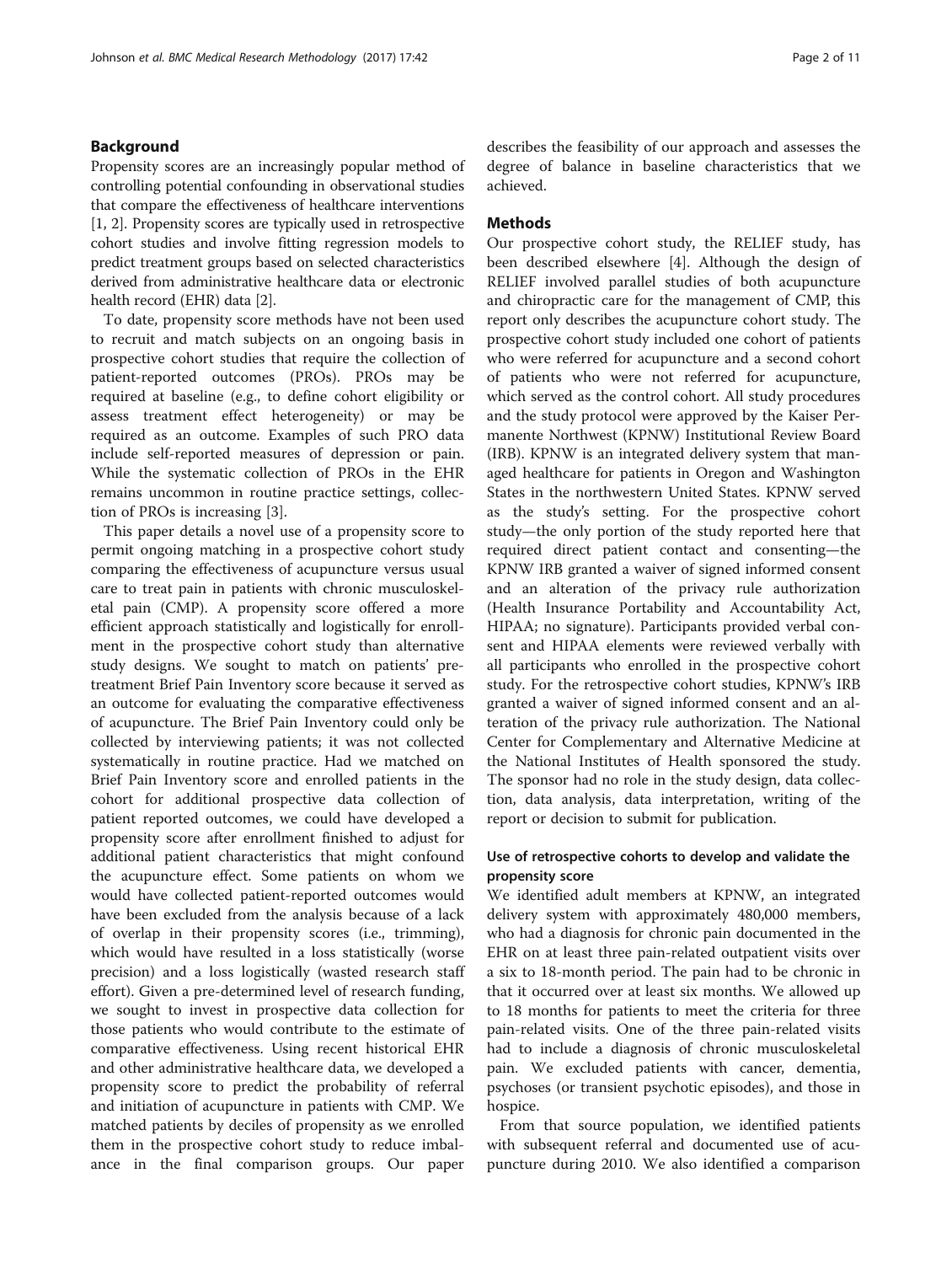group of patients who met the same eligibility criteria but who had no evidence of subsequent referral and use of acupuncture after their most recent visit for chronic pain in 2010. We then excluded patients with a recent prior referral for acupuncture or use of acupuncture (within the past six months) because a valid propensity score requires incident users [\[5](#page-10-0)]. Patients were insured by KPNW continuously for at least six months before the index primary care visit for chronic pain (i.e., the visit associated with acupuncture referral or the most recent pain-related visit for the comparison cohort).

We then developed a propensity score model to predict initiation of acupuncture using logistic regression [[6\]](#page-10-0). Potential variables for inclusion in the model included information available from the EHR and related administrative databases, such as outpatient pharmacy prescription fills. A complete list of the diagnosis, procedure and medication codes is available upon request. In broad categories, the candidate characteristics included: age; the frequency of recent outpatient utilization (e.g., all outpatient visits, physical therapy visits); behaviors and symptoms (e.g., smoking, substance abuse, sleep problem); treatments for pain (e.g., medications and procedures); and outpatient diagnoses (e.g., pain-specific as well as the Charlson comorbidity score).

In deciding on the predictor characteristics for the propensity score, we consulted physicians with expertise in pain who considered whether the characteristic would be likely to predict initiation of acupuncture, and separately, to predict pain (the primary outcome for the prospective cohort to estimate comparative effectiveness). Characteristics that meet those criteria are more effective at reducing confounding and less likely to inflate the treatment effect confidence interval [[7\]](#page-10-0). We excluded predictor characteristics with a very low prevalence because the coefficients in the propensity score would be less reliable (imprecise) for future application in the prospective cohort study [[8\]](#page-10-0). We specified the predictor characteristics a priori in consultation with physicians instead of using statistical significance or other datadependent variable reduction strategies. Our a priori strategy reduced optimism in the propensity score coefficients that would have reduced its effectiveness in future populations [[9\]](#page-10-0). To assess how well the propensity score from 2010 might predict in subsequent populations, we conducted a temporal validation using KPNW data from 2011. The temporal validation assessed the propensity score's ability to discriminate between future patients who initiate acupuncture and those who do not initiate acupuncture. We used the concordance statistic (c-statistic) to measure discriminative ability, which is equivalent to the area under the receiver operating characteristic curve [\[9\]](#page-10-0). We assessed

the agreement between the observed and predicted probabilities of referral to measure calibration [\[9](#page-10-0)].

# Prospective cohort that matched on the propensity score

We were able to identify eligible patients with a referral for acupuncture during 2013 or 2014 before they began acupuncture because the EHR is updated daily. This timely identification also allowed us to recruit referred patients and to screen them for study eligibility before treatment. The eligibility criteria were similar to those defined for the retrospective cohorts described above with the following exception: we did not require patients to initiate acupuncture. For any given referral patient, we identified potential controls as chronic musculoskeletal pain patients with a recent (preceding 10 days) visit for pain that did not result in a referral for acupuncture. Staff screened all patients for eligibility by telephone or through a study website to collect patient-reported information that was not documented in the EHR. We excluded patients who reported any of the following (Fig. [1](#page-3-0)):

- Declined to be screened for the prospective cohort study
- < 4 on the (0–10 scale) for Brief Pain Inventory bothersomeness score
- Non-persistent pain
- Already started acupuncture at KPNW (i.e., we could not obtain pre-treatment measures)
- Recent undocumented use of acupuncture (i.e., outside of KPNW in past six months)
- Pregnant
- Intended to move out of state (i.e., patients would be lost to follow-up).

Among eligible patients referred for acupuncture, we calculated the probability of acupuncture initiation using the propensity score equation developed with the retrospective cohort from 2010. A patient with a referral order for acupuncture documented on Monday, for example, would be screened as soon as possible—typically within three days. If the patient were eligible according to the criteria noted above, he or she would be "scored" according to the propensity score. The predicted probability of acupuncture initiation for this patient might be 0.05, which would map to one of the deciles defined by the 2010 score.

In parallel, we recruited control patients who were not referred for acupuncture. Control patients were matched on propensity score decile as well as sex and the Brief Pain Inventory bothersomeness item (+/- two points on the 10-point scale) as assessed during screening [\[10](#page-10-0)]. Propensity score deciles were defined by the observed distribution rather than deciles of absolute risk (e.g., the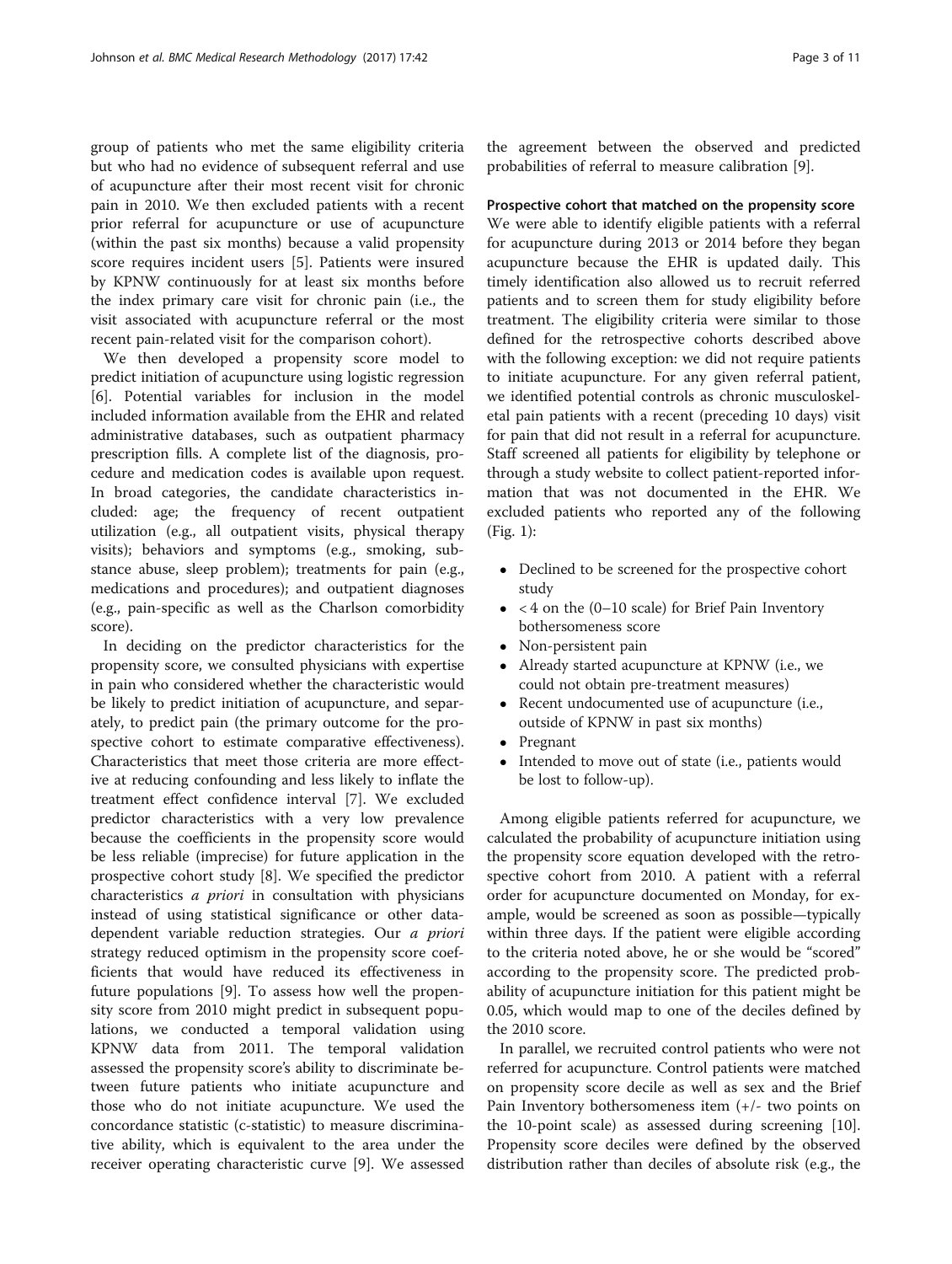<span id="page-3-0"></span>

third decile was the third decile of the propensity score distribution, and not those with predicted probability of acupuncture use between 20 and 30%). We screened up to 15 control patients per acupuncture-referred patient to obtain a match. Our goal was to match two control patients per acupuncture-referred patient. When we found more than two control patients who met our matching criteria based on the propensity score decile, sex and Brief Pain Inventory bothersomeness, we selected control patients with the most recent visit for pain. For example, if the patient referred for acupuncture had been screened for the study within three days of the referral, we sought control patients who had been screened within three days (or as close as possible) of their most recent visit for pain.

Some eligible patients who consented to the screening declined to participate in the prospective cohort study and were excluded  $(n = 79)$  from the analysis. The Figure illustrates the number of patients who were screened, eligible, matched, and consented to participate in the prospective study.

#### Assessing balance in predictors

We calculated the standardized difference for each of the characteristics to assess the degree of the imbalance in baseline (pre-treatment) predictor characteristics that might confound estimates of comparative effectiveness. For continuous measures, the standardized difference is defined as the difference in means divided by the pooled standard deviation, and for binary data as  $2^*$ [arcsin( $\sqrt{P1}$ ) –  $arcsin(\sqrt{P2})$  [\[11](#page-10-0)]. We used the unadjusted standard deviation for the standardized differences presented in Table [1](#page-4-0) to make the comparison between adjusted and unadjusted standardized differences more meaningful. Larger differences in the standardized differences indicate worse discrepancies.

We also calculated c-statistics for our propensity score models. C-statistics are traditionally used to measure the discriminatory power of a predictive model, and for logistic regression are equivalent to the area under the receiver operating characteristic curve. Thus, a cstatistic of 1.0 represents perfect discrimination, while a c-statistics of 0.5 represents no discrimination between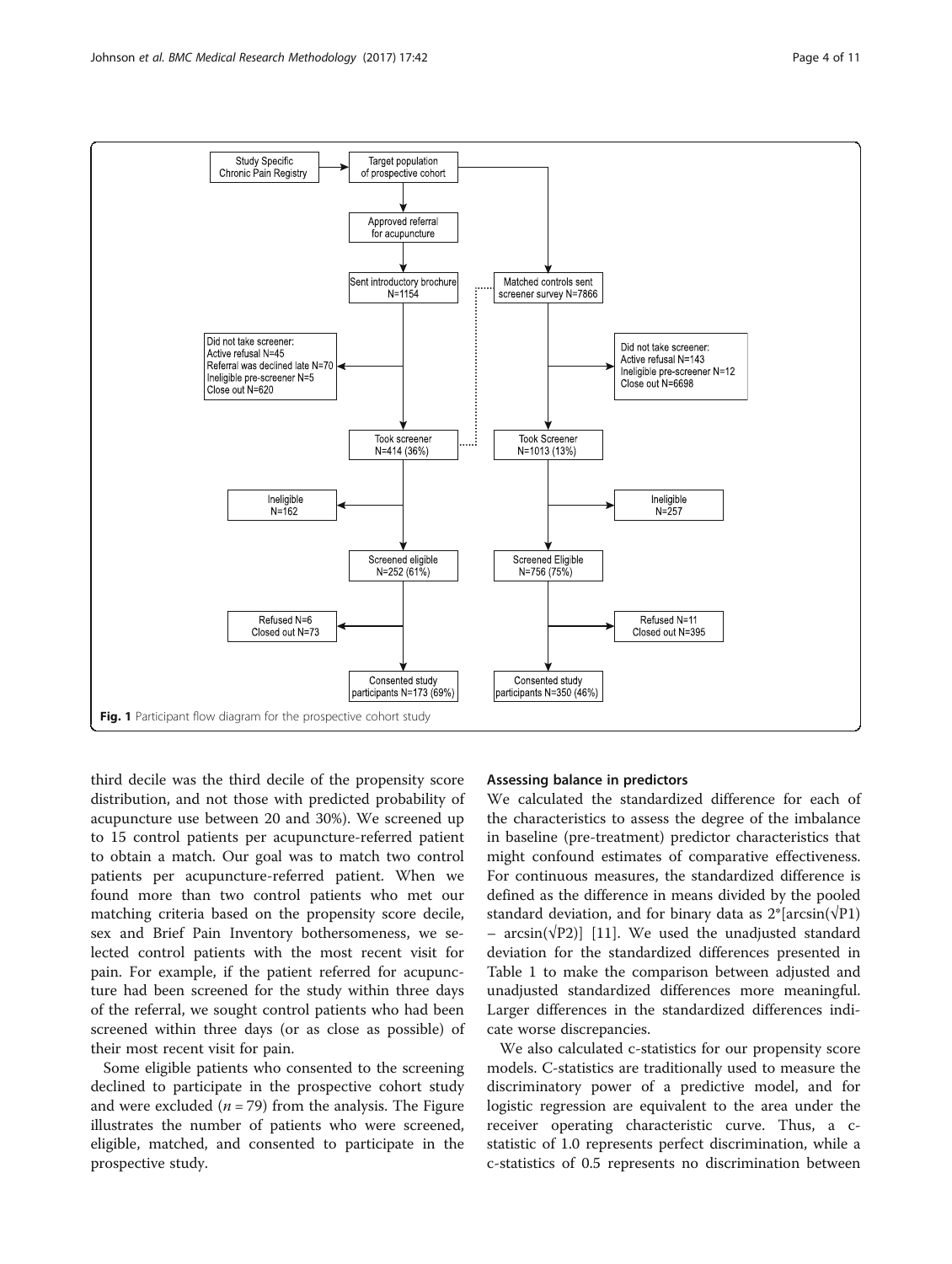| stment for development cohort      |                                              |                                      |                                            |
|------------------------------------|----------------------------------------------|--------------------------------------|--------------------------------------------|
| Unadjusted for propensity score    |                                              |                                      | Adjusted for decile of<br>propensity score |
| Started Acupuncture<br>$(n = 952)$ | Did Not Start Acupuncture<br>$(n = 59, 564)$ | Standardized difference <sup>a</sup> | Standardized difference <sup>a</sup>       |
|                                    |                                              |                                      |                                            |
| 28.8%                              | 17.8%                                        | 0.261                                | 0.023                                      |
| 16.3%                              | 15.1%                                        | 0.032                                | $-0.008$                                   |
| 25.0%                              | 11.1%                                        | 0.368                                | 0.018                                      |
| 24.5%                              | 12.1%                                        | 0.324                                | 0.016                                      |
| 29.6%                              | 14.4%                                        | 0.373                                | 0.031                                      |

# <span id="page-4-0"></span>Table 1 Impact of propensity score adjustme

|                                               | Started Acupuncture<br>$(n = 952)$ | Did Not Start Acupuncture<br>$(n = 59, 564)$ | Standardized difference <sup>a</sup> | Standardized d |
|-----------------------------------------------|------------------------------------|----------------------------------------------|--------------------------------------|----------------|
| Propensity score characteristics <sup>b</sup> |                                    |                                              |                                      |                |
| Opioid therapy plan                           | 28.8%                              | 17.8%                                        | 0.261                                | 0.023          |
| Physical therapy past 30 days                 | 16.3%                              | 15.1%                                        | 0.032                                | $-0.008$       |
| Physical therapy past 31-180 days             | 25.0%                              | 11.1%                                        | 0.368                                | 0.018          |
| Physical therapy past 181-365 days            | 24.5%                              | 12.1%                                        | 0.324                                | 0.016          |
| Nonspecific chronic pain                      | 29.6%                              | 14.4%                                        | 0.373                                | 0.031          |
| Substance abuse                               | 4.6%                               | 4.1%                                         | 0.028                                | 0.003          |
| Sleep problem                                 | 23.6%                              | 14.6%                                        | 0.232                                | 0.016          |
| History of tobacco use                        | 14.2%                              | 12.9%                                        | 0.036                                | 0.000          |
| Anxiety                                       | 23.7%                              | 15.6%                                        | 0.206                                | 0.017          |
| Pain treatment procedure                      | 38.2%                              | 22.5%                                        | 0.344                                | 0.020          |
| Pain diagnosis procedure                      | 65.3%                              | 52.5%                                        | 0.261                                | 0.011          |
| Pain medication                               | 81.2%                              | 65.0%                                        | 0.370                                | 0.008          |
| Age (years)                                   | 53.8 (14.0)                        | 55.2 (15.0)                                  | $-0.097$                             | $-0.008$       |
| Number of outpatient visits                   | 15.9 (10.8)                        | 10.4(10.1)                                   | $-0.543$                             | 0.011          |
| Months since cohort entry                     | 29.1 (14.7)                        | 25.2 (15.6)                                  | $-0.246$                             | 0.010          |
| Ambulatory Charlson score                     | 1.8(2.2)                           | 1.9(2.1)                                     | $-0.036$                             | $-0.006$       |
| Demographic Characteristics                   |                                    |                                              |                                      |                |
| Female                                        | 72.8%                              | 62.0%                                        | 0.232                                | 0.146          |
| White                                         | 91.2%                              | 91.9%                                        | $-0.023$                             | $-0.033$       |
| Hispanic                                      | 5.4%                               | 7.7%                                         | $-0.091$                             | $-0.093$       |
| Medical and Psychiatric Comorbidities         |                                    |                                              |                                      |                |
| Depression                                    | 21.5%                              | 15.8%                                        | 0.148                                | 0.014          |
| Types of Nonmalignant Chronic Pain (NCP)      |                                    |                                              |                                      |                |
| Back and/or neck pain                         | 80.6%                              | 55.9%                                        | 0.539                                | 0.407          |
| Joint pain (including osteoarthritis)         | 79.3%                              | 79.3%                                        | 0.001                                | $-0.114$       |
| Fibromyalgia/other myofascial pain            | 30.1%                              | 11.8%                                        | 0.461                                | 0.257          |
| Headaches                                     | 18.0%                              | 12.0%                                        | 0.167                                | 0.077          |
| Neuropathy                                    | 1.5%                               | 1.5%                                         | $-0.001$                             | 0.011          |
| Temporomandibular disorders                   | 5.0%                               | 3.0%                                         | 0.105                                | 0.046          |
| Carpal tunnel syndrome                        | 6.5%                               | 5.8%                                         | 0.028                                | $-0.016$       |
| Abdominal pain                                | 6.3%                               | 4.8%                                         | 0.068                                | $-0.018$       |
| Other NCP                                     | 5.8%                               | 6.6%                                         | $-0.034$                             | $-0.057$       |
| Two of above NCP types                        | 81.1%                              | 60.6%                                        | 0.457                                | 0.224          |
| Pharmacotherapy                               |                                    |                                              |                                      |                |
| Any use of an opioid                          | 19.9%                              | 11.8%                                        | 0.223                                | 0.025          |
| Opioid morphine equivalent dose (MED)         | 0.3(1.7)                           | 0.2(0.9)                                     | 0.122                                | $-0.012$       |
| $\geq$ 120 MED                                | 7.9%                               | 4.5%                                         | 0.141                                | $-0.007$       |
|                                               |                                    |                                              |                                      |                |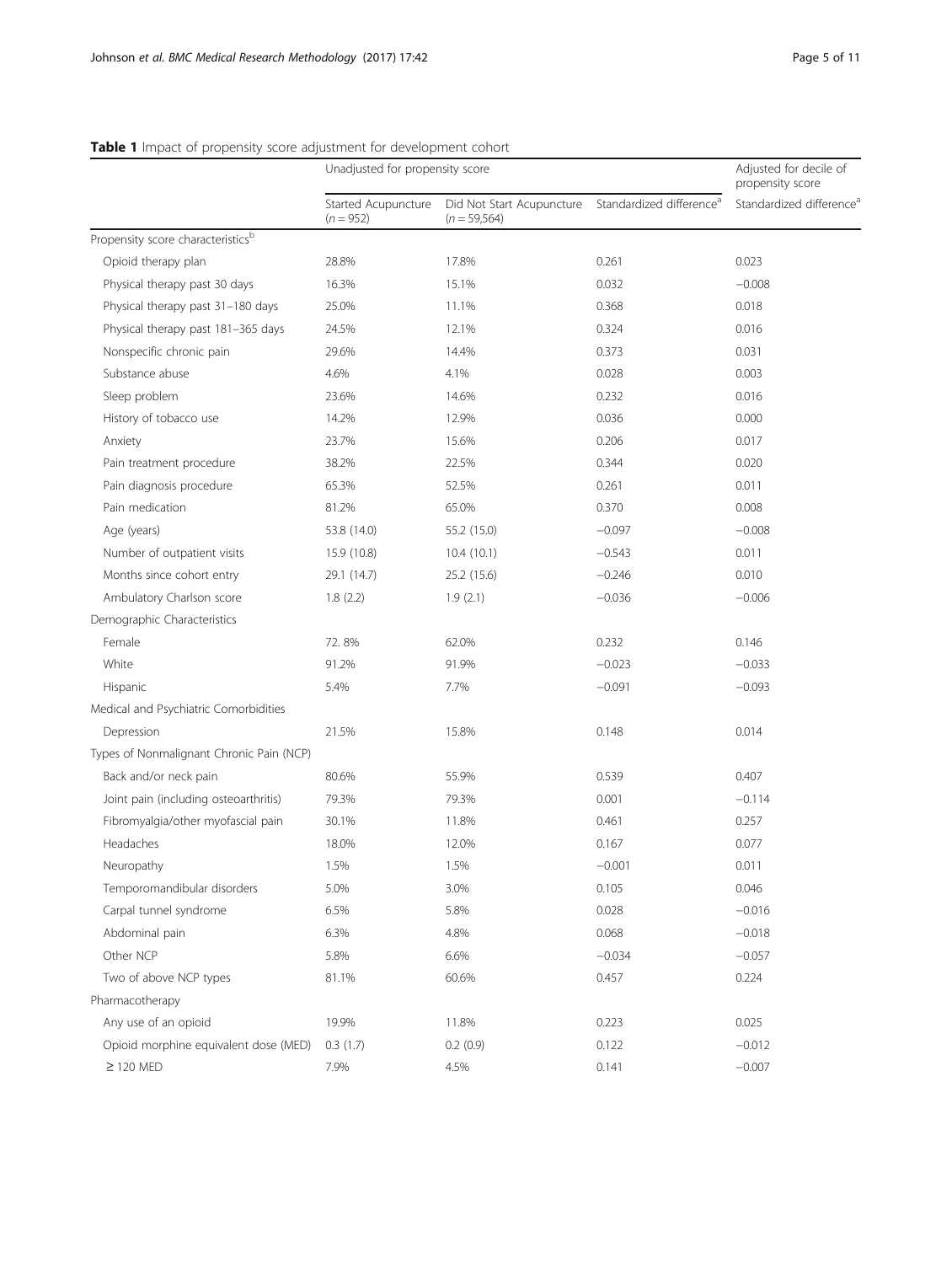| Mental health related  |       |       |       |       |  |
|------------------------|-------|-------|-------|-------|--|
| Any antidepressant use | 47.6% | 35.4% | 0.247 | 0.036 |  |
| Any anxiolytic use     | 33.1% | 21.2% | 0.270 | 0.041 |  |
| Any benzodiazepine use | 35.4% | 21.1% | 0.321 | 0.067 |  |

Table 1 Impact of propensity score adjustment for development cohort (Continued)

a Standardized difference expressed as (difference in means)/(pooled standard deviation) for continuous measures and as 2\*(arcsin(√P1)-arcsin(√P2)) for binary data. For propensity score decile adjusted data, standardized differences calculated using same standard deviation as for unadjusted data in order to make comparison of standardized differences with and without adjustment more meaningful

b Continuous data expressed as mean (standard deviation)

those who initiated acupuncture and those who did not initiate. The c-statistic played no role in our selection of pre-treatment characteristics (e.g., we did not prefer larger c-statistics) and should not be interpreted as a measure of how well the propensity score may control confounding [\[12](#page-10-0)]. Our principal interest in the c-statistic was to assess the change in the c-statistic between the propensity score development and temporal validation cohorts to understand how well the model (from 2010) transported over time to new patients (2011) [\[9](#page-10-0)]. For the prospective cohort study we calculated a different version of the c-statistic, the post-matching c-statistic, which assesses overall balance in patient characteristics in the propensity score [[13](#page-10-0)]. For the post-matching cstatistic, values closer to 0.5 indicate better balance between the acupuncture-referred and control cohorts.

#### Results

## Development of propensity score model

We used our study-specific chronic pain registry (current KPNW patients who met our EHR study definition of likely CMP) to assemble a cohort of 60,516 eligible patients in 2010. Of these, 952 (1.6%) started acupuncture during 2010. Table [1](#page-4-0) shows the baseline characteristics of the patients who started acupuncture and those who did not start acupuncture. The characteristics are presented first for those variables included in the propensity score model, and then for selected categories of other variables.

The majority of characteristics included in the propensity score model exhibited differences between the two patient cohorts. Patients who started acupuncture, for example, were more likely to have used pain medication (81.2% vs 65.0%, with a standardized difference of 0.37). Likewise, most of the pain-related characteristics were more common among those who started acupuncture (i.e., opioid therapy plan, non-specific chronic pain, pain treatment procedure, and pain diagnosis procedure). A more general measure of comorbidity, the Charlson score (Deyo's adaptation), showed a negligible imbalance with a standardized difference close to zero. The corresponding c-statistic for the variables in the propensity score model was 0.739, which reflects the broad imbalance between the cohorts in these variables and the

propensity score model's ability to discriminate between the cohorts. After adjusting for propensity score decile using 10 indicator variables, however, the balance of the characteristics in the propensity score model improved. All of the standardized differences were close to zero and no values were greater than 0.05 or less than -0.05.

Many of the characteristics that were not included in the propensity score model were also imbalanced between patients who started acupuncture and those who did not (Table [1\)](#page-4-0). Back or neck pain and fibromyalgia (or other myofascial pain) were more common among the patients who started acupuncture. Multiple types of pain were more common among the patients who started acupuncture: 81.1% vs 60.6%, a standardized difference of 0.46. Opioid use was more common among the patients who started acupuncture: 19.9% vs 11.8%, a standardized difference of 0.223. Adjustment for propensity score decile also improved the balance for some of these characteristics.

The propensity score model developed with data from 2010 validated adequately in a distinct cohort of patients from  $2011$  (c-statistic = 0.708, without matching). The propensity score's agreement between predicted and observed probabilities of acupuncture initiation was also adequate (calibration plot not shown).

# Use of the propensity score model for recruitment into the prospective cohort study

We identified 1154 patients referred for acupuncture from the study-specific chronic pain registry and invited them to be screened for the prospective cohort study (Fig. [1](#page-3-0)). Some patients agreed to be screened according to the study's eligibility criteria; those patients took the screener's survey. Patients were ineligible if any of the following were true:

- Patient scored < 4 on the Brief Pain Inventory's pain bothersome scale (ranged from 0 to 10).
- Patient's pain was not chronic.
- Patient had a recent history (past six months) of undocumented acupuncture performed outside of KPNW.
- Patient had already started acupuncture at KPNW and we could not obtain pre-treatment measures.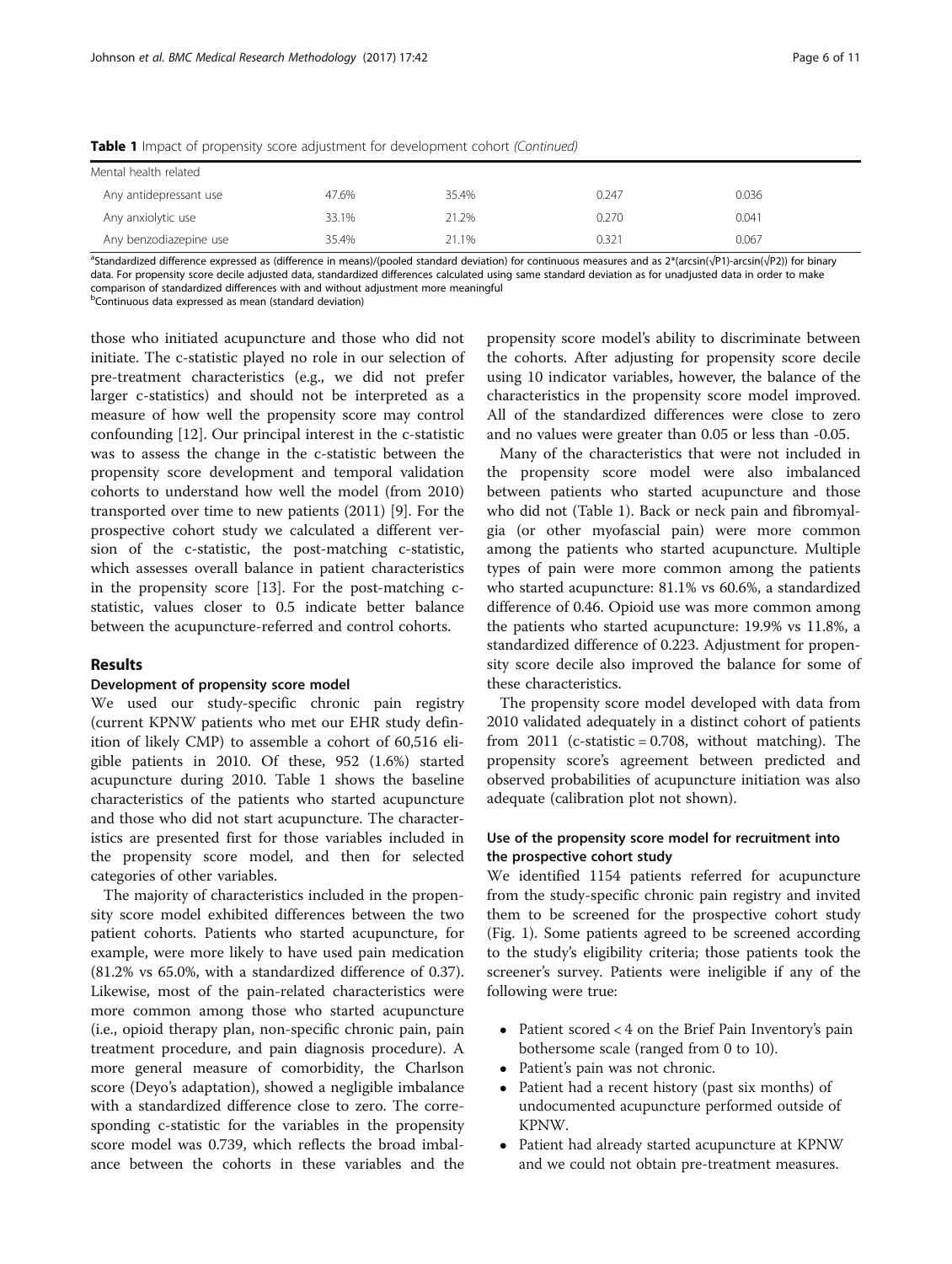- Patient was pregnant.
- Patient intended to move outside of the KPNW coverage area and would be lost to follow-up.

We screened 414 (36%) patients and determined that 252 patients were eligible for the acupuncture-referred cohort. As those 252 patients became eligible we calculated their propensity scores. The matching of control patients occurred in two steps. Once we identified an eligible patient referred for acupuncture, we selected a pool of possible control patients whose propensity score probability was in the same decile as the acupuncturereferred patient. Control cohort patients were not referred for acupuncture but had a recent pain-related visit. At that stage, the possible controls were only matched on the propensity score decile and control patients were invited to be screened according to the criteria listed above. In most instances, we identified more possible controls than required to match two control patients, so the majority were closed-out and never screened ( $n = 6698$ ). A total of 1013 control cohort patients agreed to take the screener's survey and 257 patients were ineligible according to the criteria.

The second step in matching occurred for the 756 control cohort patients who screened eligible: Control patients had to match on sex and Brief Pain Inventory bothersome score. Some of the eligible patients were not enrolled; they were closed out of the study for the following reasons: (1) The patient could not be matched on the patient-reported Brief Pain Inventory score (which was only collected during screening) and sex; (2) the patient was no longer required as a control because we had already identified two control patients for the patient referred for acupuncture; (3) the patient experienced technical problems with the online enrollment process, which occurred more commonly in the early study recruitment. A few patients refused to participate in the prospective cohort study. After all of those considerations itemized in the Figure, 350 control cohort patients consented to the prospective cohort study. Control patients were frequency-matched to 173 acupuncture-referred patients.

Table [2](#page-7-0) shows the baseline characteristics of the 523 patients in the prospective cohort study. The cohorts are by definition already adjusted for the propensity score because the non-referred group was matched on decile of propensity score as part of the selection process. Hence, further analytic adjustment for decile of propensity score was unnecessary. As a result, Table [2](#page-7-0) only presents one standardized difference estimate (without additional analytic adjustment for decile of propensity score). Most of the balance achieved by traditional adjustment for propensity score in Table [1](#page-4-0) was retained via the matching process used to select the prospective cohort study sample. For example, the overall use of any pain medication was 57.8% (acupuncture-referred) versus 56.0% (control). The standardized differences (absolute values) ranged from 0.010 (physical therapy 31 to 180 days before the start of follow-up) to 0.283 (age). After age, the least balanced characteristics ranked by standardized difference were: comorbidity (as measured by the Deyo adaptation of the Charlson score), -0.264; physical therapy in the 181 to 365 days before the start of follow-up, 0.244; an opioid therapy plan, -0.239; a sleep problem, 0.142, physical therapy in the past 30 days, -0.141, months since cohort entry, -0.114; and, a pain diagnosis procedure, -0.104. The overall balance was more reassuring with a post-matching c-statistic of 0.503 (where 0.500 would indicate perfect balance; for example, randomization assignment in a trial would not discriminate patients' treatment). The post-matching cstatistic should be interpreted differently from the (unmatched) c-statistics reported above for the development and validation cohorts.

We also evaluated characteristics that may predict pain and confound the estimate of comparative effectiveness, but were not in the propensity score. The least balanced characteristics ranked by standardized difference were: fibromyalgia or other myofascial pain, 0.327; headaches, 0.252; neuropathy, -0.240; back or neck pain, 0.223; white race, -0.176; two types of non-chronic pain, 0.132; carpal tunnel syndrome, -0.116; antidepressant medication use, 0.110, and depression, -0.109.

# **Discussion**

We implemented a novel application of a propensity score in which we initially developed a propensity score in one cohort of patients and then used that propensity score to match patients on an ongoing basis in a distinct prospective cohort study to evaluate the comparative effectiveness of acupuncture. Our development cohort demonstrated that providers refer—and patients initiate—acupuncture preferentially according to measured patient characteristics, including markers of chronic pain severity (e.g., pain medications generally and opioid use specifically). Our prospective cohort demonstrated that propensity score matching provided approximate balance across the variables used to fit the propensity score model and additional variables not included as part of the propensity score model. However, some of the patient characteristics that were imbalanced (e.g., age) will require adjustment in the comparative effectiveness regression model to reduce residual confounding.

Our prospective cohort study compared patients with chronic musculoskeletal pain who were referred for acupuncture with those who were not referred for acupuncture. Some characteristics appeared imbalanced in the prospective cohort study based on their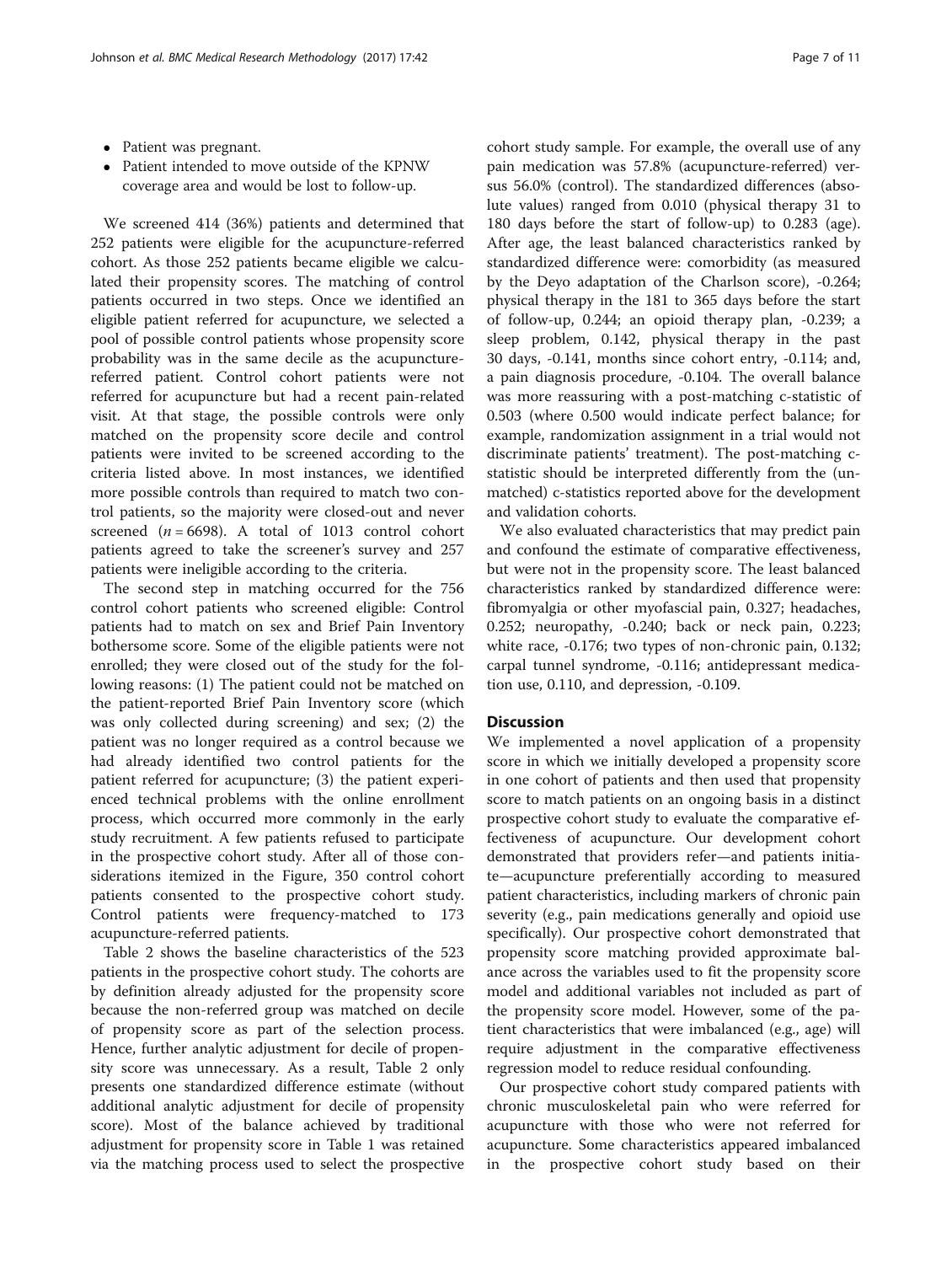# <span id="page-7-0"></span>Table 2 Impact of propensity score matching for prospective cohort

|                                                                 | Referred for Acupuncture<br>$(n = 173)$ | Not Referred for Acupuncture<br>$(n = 350)$ | Standardized difference <sup>a</sup> |
|-----------------------------------------------------------------|-----------------------------------------|---------------------------------------------|--------------------------------------|
| Propensity score characteristics <sup>b</sup>                   |                                         |                                             |                                      |
| Opioid therapy plan                                             | 20.2%                                   | 30.6%                                       | $-0.239$                             |
| Physical therapy past 30 days                                   | 1.2%                                    | 3.1%                                        | $-0.141$                             |
| Physical therapy past 31-180 days                               | 11.6%                                   | 8.6%                                        | 0.010                                |
| Physical therapy past 181-365 days                              | 16.2%                                   | 8.3%                                        | 0.244                                |
| Nonspecific chronic pain                                        | 30.1%                                   | 30.0%                                       | 0.013                                |
| Substance abuse                                                 | 5.2%                                    | 3.7%                                        | 0.072                                |
| Sleep problem                                                   | 26.0%                                   | 20.0%                                       | 0.143                                |
| History of tobacco use                                          | 24.9%                                   | 27.1%                                       | $-0.052$                             |
| Anxiety                                                         | 21.7%                                   | 18.5%                                       | $-0.080$                             |
| Pain treatment procedure                                        | 18.5%                                   | 22.0%                                       | $-0.087$                             |
| Pain diagnosis procedure                                        | 46.2%                                   | 51.4%                                       | $-0.104$                             |
| Pain medication                                                 | 57.8%                                   | 56.0%                                       | 0.036                                |
| Age (years)                                                     | 49.6 (11.8)                             | 52.8 (11.5)                                 | $-0.283$                             |
| Number of outpatient visits                                     | 10.3(8.0)                               | 10.8(8.2)                                   | $-0.062$                             |
| Months since cohort entry                                       | 42.4 (27.7)                             | 45.5 (26.9)                                 | $-0.114$                             |
| Ambulatory Charlson score                                       | 1.1(1.4)                                | 1.5(2.0)                                    | $-0.264$                             |
| Characteristics that did not contribute to the propensity score |                                         |                                             |                                      |
| Demographic Characteristics                                     |                                         |                                             |                                      |
| Female                                                          | 71.1%                                   | 73.7%                                       | $-0.059$                             |
| White                                                           | 88.5%                                   | 93.5%                                       | $-0.176$                             |
| Hispanic                                                        | 3.8%                                    | 4.1%                                        | $-0.016$                             |
| Medical and Psychiatric Comorbidities                           |                                         |                                             |                                      |
| Depression                                                      | 12.7%                                   | 16.6%                                       | $-0.109$                             |
| Types of Nonmalignant Chronic Pain (NCP)                        |                                         |                                             |                                      |
| Back and/or neck pain                                           | 71.1%                                   | 60.6%                                       | 0.223                                |
| Joint pain (including osteoarthritis)                           | 66.5%                                   | 70.9%                                       | $-0.095$                             |
| Fibromyalgia/other myofascial pain                              | 30.6%                                   | 16.9%                                       | 0.327                                |
| Headaches                                                       | 20.2%                                   | 11.1%                                       | 0.252                                |
| Neuropathy                                                      | 3.5%                                    | 9.1%                                        | $-0.240$                             |
| Temporomandibular disorders                                     | 2.9%                                    | 2.6%                                        | 0.020                                |
| Carpal tunnel syndrome                                          | 2.9%                                    | 5.1%                                        | $-0.116$                             |
| Abdominal pain                                                  | 11.0%                                   | 9.4%                                        | 0.051                                |
| Other NCP                                                       | 5.2%                                    | 5.1%                                        | 0.003                                |
| Two of above NCP types                                          | 74.0%                                   | 68.0%                                       | 0.132                                |
| Pharmacotherapy                                                 |                                         |                                             |                                      |
| Any use of an opioid                                            | 20.2%                                   | 21.7%                                       | $-0.036$                             |
| Opioid morphine equivalent dose (MED)                           | 0.3(1.1)                                | 0.3(1.1)                                    | $-0.026$                             |
| $\geq$ 120 MED                                                  | 7.5%                                    | 8.6%                                        | $-0.039$                             |
| Mental health related                                           |                                         |                                             |                                      |
| Any antidepressant use                                          | 54.9%                                   | 49.4%                                       | 0.110                                |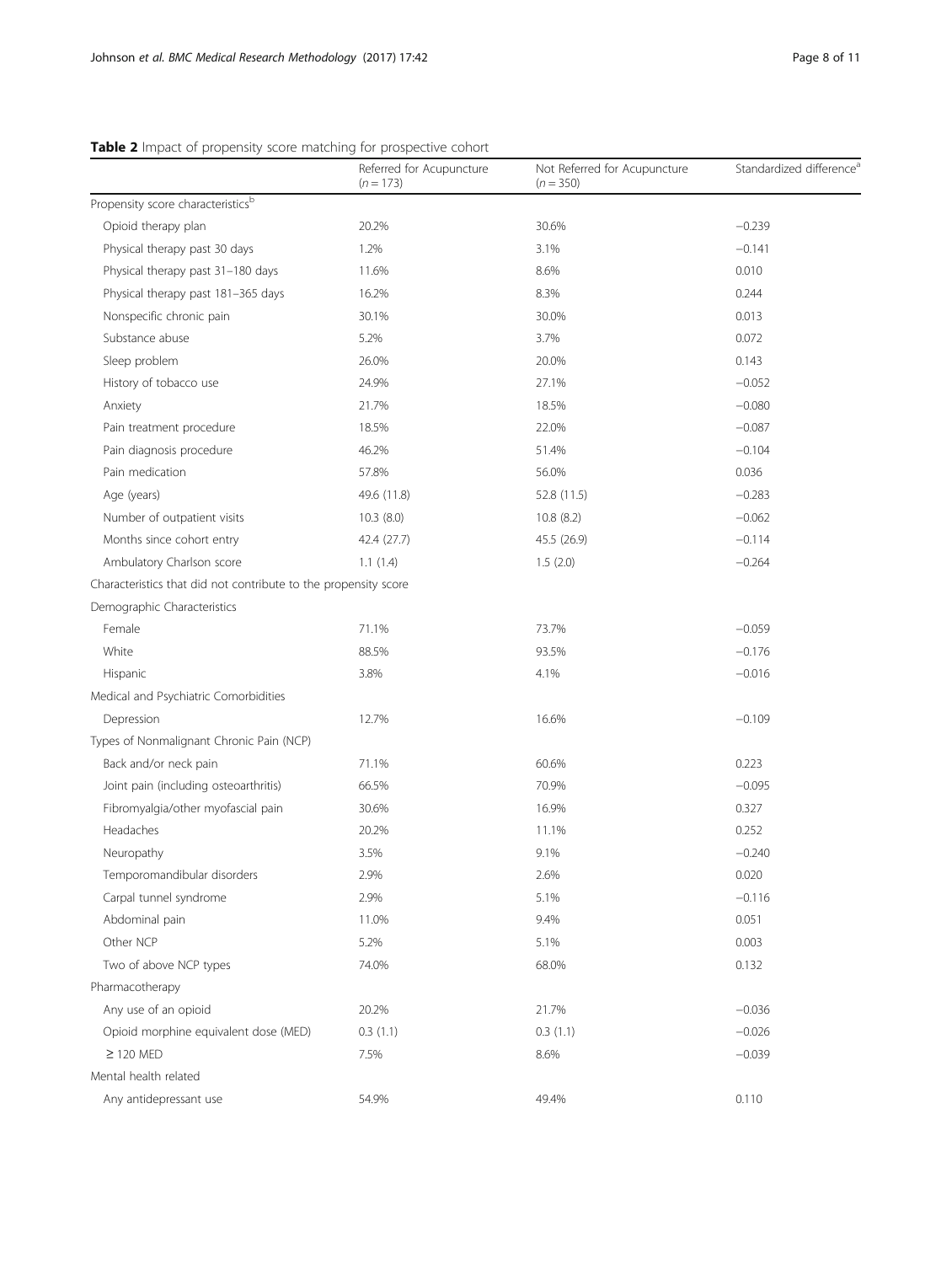Table 2 Impact of propensity score matching for prospective cohort (Continued)

| <sup>,</sup> anxiolytic use    | 28.3%<br>. | 28.3%<br>. | 0.001      |
|--------------------------------|------------|------------|------------|
| benzodiazepine use<br>Anv<br>. | 28.9%<br>. | 27.1%      | 0.039<br>. |

a Standardized difference expressed as (difference in means)/(pooled standard deviation) for continuous measures and as 2\*(arcsin(√P1)-arcsin(√P2)) for binary data. For propensity score decile adjusted data, standardized differences calculated using same standard deviation as for unadjusted data in order to make comparison of standardized differences with and without adjustment more meaningful

<sup>b</sup>Continuous data expressed as mean (standard deviation)

standardized differences, which were as large as -0.283 (e.g., age). In contrast, the overall balance was adequate based on the post-matching c-statistic (0.503), which exhibited little room for improvement relative to a score of 0.5 that would be expected with randomly-generated treatment assignments [\[12](#page-10-0)]. Although simulations have demonstrated that the post-matching c-statistic offers a valid assessment of covariate balance in retrospective cohort studies for which the propensity score is both developed and applied through matching in the same population, [\[13](#page-10-0)] we know little about its interpretation when the propensity score is transported to a distinct population with a different patient case-mix. Consequently, we emphasize the standardized differences in assessing the magnitude of imbalance.

This study adds important data to the growing body of literature describing interventions that used propensity scores [\[14, 15\]](#page-10-0). A recent systematic review of studies that applied propensity scores to control confounding reported that a minority (17%) of published studies evaluated clinical interventions other than surgery or medications [\[15](#page-10-0)]. We are aware of only two studies of acupuncture that have applied propensity scores techniques, and both studies applied propensity scores in retrospective studies (i.e., matching on characteristics and evaluating outcomes previously documented in the clinical record) [\[16](#page-10-0), [17](#page-10-0)]. We think that our current study represents a unique application of propensity scoring.

Had it been feasible to compare the effectiveness of acupuncture (versus no acupuncture) based on an outcome that did not require collecting patient-reported outcomes (PROs), we could have conducted the cohort study on a broader population of treated and untreated patients without the need for ongoing matching, and then conducted traditional propensity score adjustment after the fact. That's the typical scenario in retrospective cohort studies of comparative effectiveness or safety of treatments for pain: the outcome is collected during routine practice and documented at no expense to the investigators [\[18, 19\]](#page-10-0).

Our prospective study required us to collect PROs before acupuncture treatment and repeatedly during the six-month follow-up. PROs require patients' informed consent and are expensive to collect. As a result, we limited collection to those patients who met the eligibility criteria (which depended in part on patients' PRO values

preceding acupuncture treatment). While we enrolled all patients referred for acupuncture, we limited data collection of non-referred patients to those who were matched on decile of the propensity score. Using this design meant that we had to calculate each patient's propensity score before enrollment in the prospective cohort, which was only possible using a propensity score developed using data from an historical cohort of similar patients; we hoped the historical propensity score would work well in our prospective cohort. The temporal validation of the propensity score and the approximate balance in the prospective cohort, as reported in the Results, support the effectiveness of this approach.

The matching worked despite several threats to its validity. First, the propensity score was developed to predict referral and initiation of acupuncture (i.e., adherence with at least one session). To serve the needs the prospective study, we had to enroll patients solely on the basis of referral for acupuncture (i.e., regardless of follow-up provision of acupuncture) in order to collect the needed baseline (pre-treatment) measurements. Because we recruited patients for a prospective study that required their consent to participate, our prospective cohort was subject to a potential selection bias that did not exist for the historical cohort used to develop the propensity score. Finally, we selected the first two controls patients who met criteria and agreed to participate to ensure that we could recruit an adequate number of non-referred, matched controls in a timely manner. As such, the non-referred patients who replied more quickly may differ in subtle ways from the larger pool of potential controls. This could introduce selection bias between those referred and not referred for acupuncture. While a combination of these factors could limit the effectiveness of the propensity score matching, our final referred and nonreferred cohorts were approximately balanced.

Using propensity scores in prospective cohort studies is statistically and logistically feasible for health plans with electronic health records and integrated data. Their use, however, requires significant resources, including substantial effort during the period of recruitment, including ongoing analytic support. For example, information from a number of different data sources (EHR, online survey response databases, interviewer tracking system) had to be brought together in real time to identify potential comparison participants and enroll them in the study, which required a complex set of data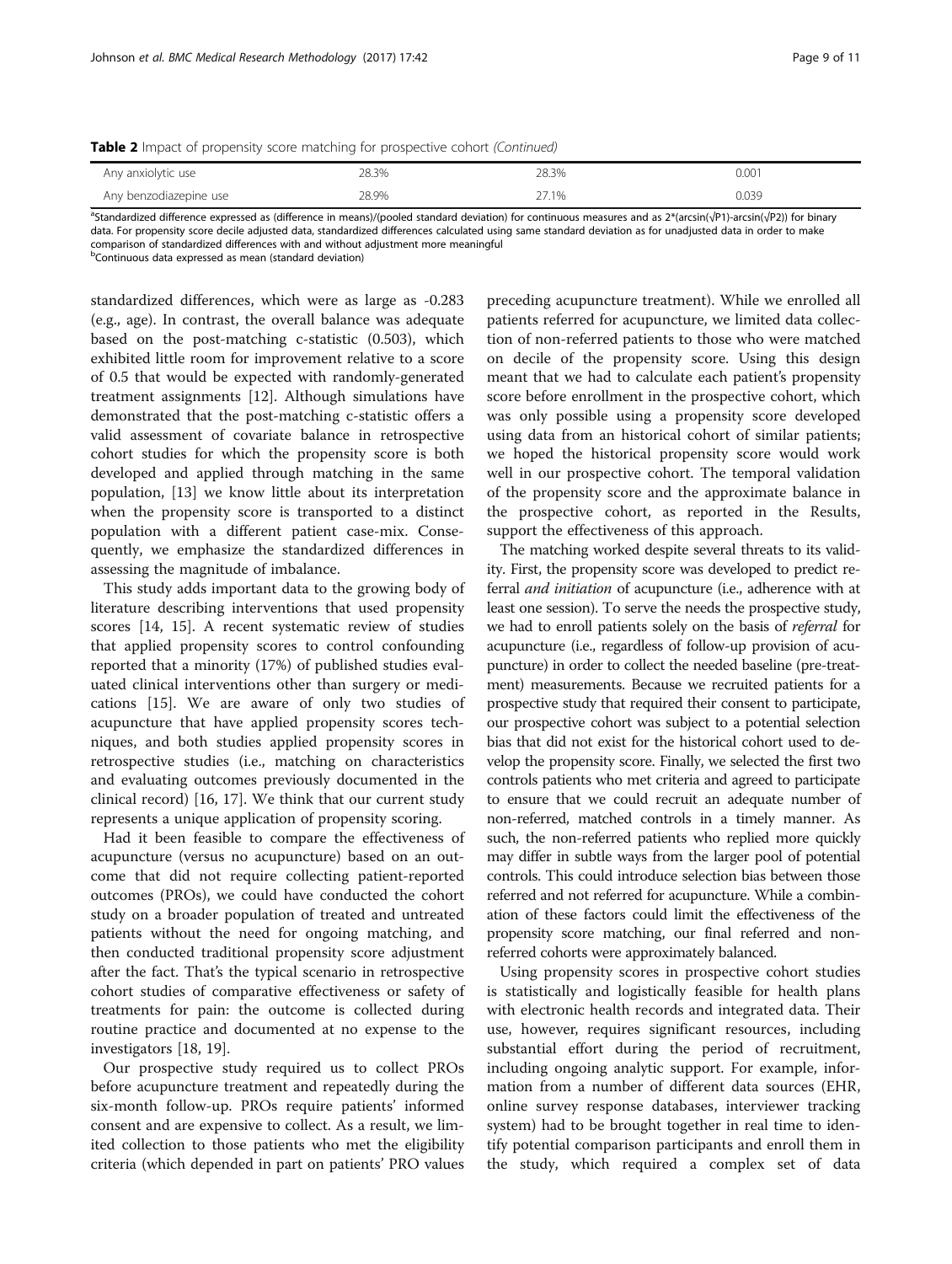<span id="page-9-0"></span>transfers. The identification process could fail at various points. Accordingly, time devoted to building and maintaining this system, along with computational needs, were substantially greater than anticipated. Further, when system glitches occurred (sometimes due to unanticipated health service coding changes within the health care systems), recruitment processes needed to be suspended until the problem was adjudicated and systems were realigned. These challenges limited overall study recruitment.

While using this method was labor-intensive, the application of this new use of propensity score methodology may become increasingly efficient with more experience [\[20\]](#page-10-0). For example, we realized that we could build a somewhat simpler tracking system that would have increased the efficiency of the process. While such efficiencies are possible, the general feasibility of the approach appears limited to settings with electronic health records that will allow for the development of propensity scores (using historical data) and automated calculation of predicted treatment probabilities for recruitment and matching on a daily basis in prospective patients.

# Conclusion

Whenever investigators need to collect data prospectively in a cohort study evaluating comparative effectiveness, this approach may save time and money as well as reduce participant burden by collecting data only from patients who will contribute to the analysis. Prospective data collection is often required for behavioral health interventions, which depend on patient-reported covariates and outcomes, such as depression or pain. Prospective data collection is also required for many clinical studies, such as detailed clinical evaluations (e.g., the New York Heart Association class for heart failure), expensive laboratory tests, and diagnostic imaging. In these instances, prospective data collection may improve control of confounding as well as the assessment of treatment effect heterogeneity [\[21\]](#page-10-0). Our study demonstrated the feasibility of matching on a propensity score in a prospective cohort study before the start of treatment to improve the efficiency of data collection while approximately balancing the cohorts on a larger number of patient characteristics (to reduce confounding).

#### Abbreviations

CMP: Chronic musculoskeletal pain; EHR: Electronic health record; HIPAA: Health Insurance Portability and Accountability Act; IRB: Institutional review board; KPNW: Kaiser Permanente Northwest; PRO: Patient-reported outcomes

#### Acknowledgments

We are grateful for the expertise of Mr. Kevin Lutz and Ms. Robin Daily in editing the manuscript. Both work at Kaiser Permanente Northwest's Center for Health Research.

#### Funding

The National Center for Complementary and Alternative Medicine at the National Institutes of Health sponsored the study [Grant (R01) number AT005896]. The sponsor had no role in the study design, data collection, data analysis, data interpretation, writing of the report or decision to submit for publication.

#### Availability of data and materials

The dataset for the prospective cohort study (including the propensity score), analyzed during the current study is not publicly available because of concerns about patient privacy, but will be available from the corresponding author on reasonable request once the principal clinical manuscript from the RELIEF comparative effectiveness study has been published. The retrospective cohort study datasets for the propensity score development and validation will not be available (even upon request) to protect patient privacy and respect the waiver of informed consent issued by the Institutional Review Board.

#### Authors' contributions

LLD, JFD, WMV, CR, RAD and ESJ conceived the study and contributed to the design of the study. JFD and AMR extracted and analyzed the data. All authors had full access to the data. ESJ wrote the manuscript. LLD and WMV revised the manuscript. All authors provided feedback on the manuscript. All authors read and approved the manuscript.

#### Competing interests

The authors declare that they have no competing interests.

#### Consent for publication

Not applicable.

#### Ethics approval and consent to participate

All study procedures and the study protocol were approved by the Kaiser Permanente Northwest (KPNW) Institutional Review Board (IRB). For the prospective cohort study—the only portion of the study reported here that required direct patient contact and consenting—the KPNW IRB granted a waiver of signed informed consent and an alteration of the privacy rule authorization (HIPAA; no signature). Participants provided verbal consent and HIPAA elements were reviewed verbally with all participants who enrolled in the prospective cohort study. For the retrospective cohort studies, KPNW's IRB granted a waiver of signed informed consent and an alteration of the privacy rule authorization.

### Publisher's Note

Springer Nature remains neutral with regard to jurisdictional claims in published maps and institutional affiliations.

#### Author details

<sup>1</sup>The Center for Health Research, Kaiser Permanente Northwest, 3800 North Interstate Avenue, Portland, OR 97227-1099, USA. <sup>2</sup>Department of Family and Community Medicine, The University of Arizona, 1450 North Cherry Avenue, Tucson, AZ 85719, USA. <sup>3</sup>Department of Family Medicine, Oregon Health and Science University, Mail Code FM, 3181 Sam Jackson Road, Portland, OR 97239, USA.

#### Received: 16 August 2016 Accepted: 2 March 2017 Published online: 16 March 2017

#### References

- Borah BJ, Moriarty JP, Crown WH, Doshi JA. Applications of propensity score methods in observational comparative effectiveness and safety research: where have we come and where should we go? J Comp Eff Res. 2014;3:63–78.
- 2. Freemantle N, Marston L, Walters K, Wood J, Reynolds MR, Petersen I. Making inferences on treatment effects from real world data: propensity scores, confounding by indication, and other perils for the unwary in observational research. BMJ. 2013;347:f6409.
- 3. Snyder CF, Aaronson NK, Choucair AK, Elliott TE, Greenhalgh J, Halyard MY, et al. Implementing patient-reported outcomes assessment in clinical practice: a review of the options and considerations. Qual Life Res. 2012;21:1305–14.